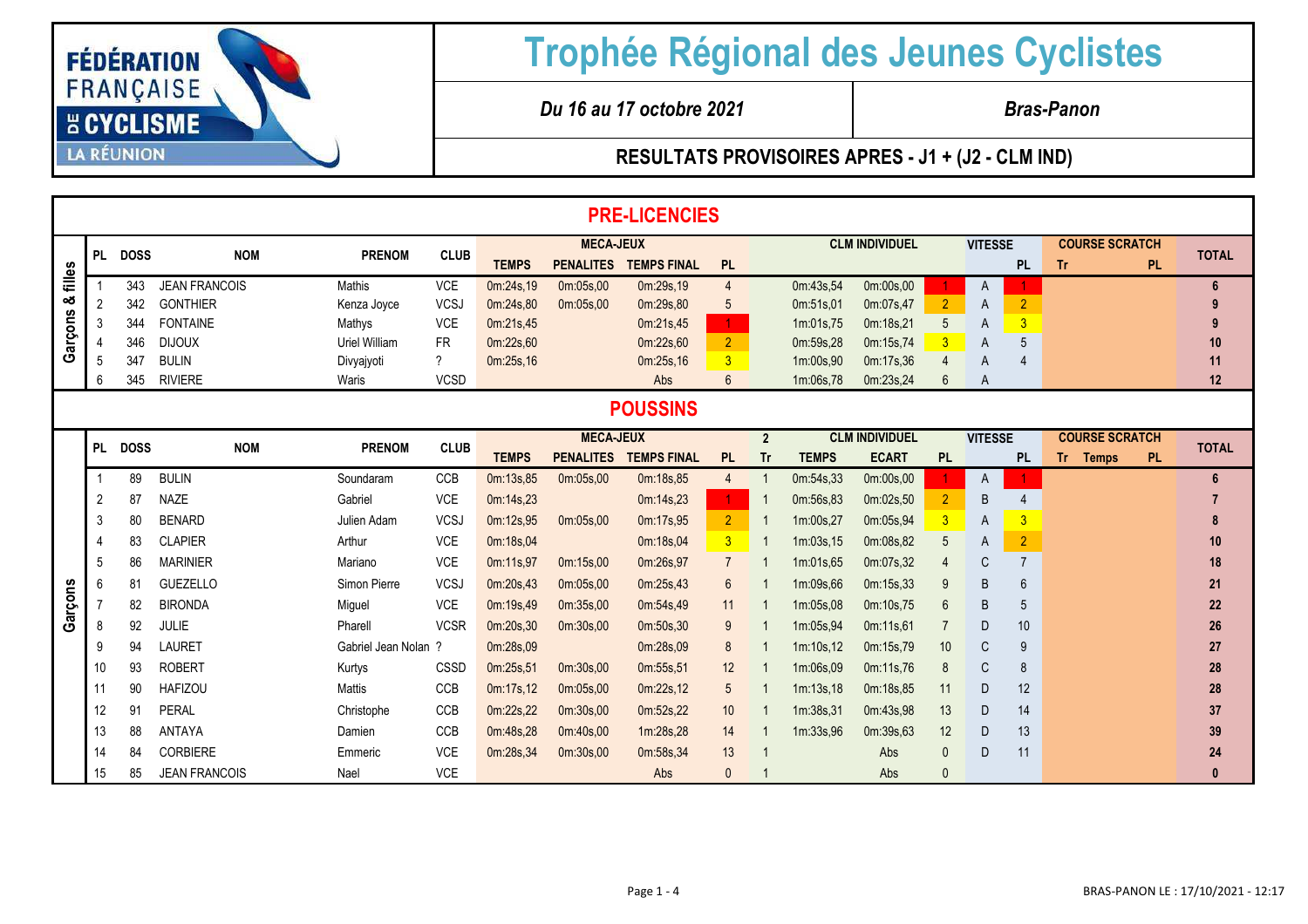

*Du 16 au 17 octobre 2021 Bras-Panon*

|         |                |             |                             |                       |             |              |                  | <b>PUPILLES</b>    |                      |                |              |                       |                 |                |                 |                       |                |
|---------|----------------|-------------|-----------------------------|-----------------------|-------------|--------------|------------------|--------------------|----------------------|----------------|--------------|-----------------------|-----------------|----------------|-----------------|-----------------------|----------------|
|         |                |             |                             |                       |             |              | <b>MECA-JEUX</b> |                    |                      | $\overline{4}$ |              | <b>CLM INDIVIDUEL</b> |                 | <b>VITESSE</b> |                 | <b>COURSE SCRATCH</b> |                |
|         |                | PL DOSS     | <b>NOM</b>                  | <b>PRENOM</b>         | <b>CLUB</b> | <b>TEMPS</b> | <b>PENALITES</b> | <b>TEMPS FINAL</b> | <b>PL</b>            | Tr             | <b>TEMPS</b> | <b>ECART</b>          | <b>PL</b>       |                | <b>PL</b>       | <b>PL</b><br>Tr Temps | <b>TOTAL</b>   |
|         |                | 53          | <b>BENARD</b>               | Enzo René Emmanı VCSD |             | 0m:42s,41    | 0m:15s,00        | 0m:57s,41          | $5\overline{)}$      | -1             | 1m:52s,09    | 0m:00s,00             |                 | A              |                 |                       | $\overline{7}$ |
|         | 2              | 65          | <b>DAMOUR</b>               | Cléo Gabriel          | <b>TCSP</b> | 0m:40s,40    |                  | 0m:40s,40          | $\blacktriangleleft$ | $\overline{1}$ | 1m:59s,50    | 0m:07s,41             | 3 <sup>1</sup>  | A              | $\overline{3}$  |                       | $\overline{7}$ |
|         | 3              | 73          | <b>GRONDIN</b>              | Benjamin              | <b>FR</b>   | 0m:48s,22    | 0m:10s,00        | 0m:58s,22          | $6\overline{6}$      |                | 1m:58s,34    | 0m:06s,25             | $\overline{2}$  | A              | $\overline{2}$  |                       | 10             |
|         |                | 57          | <b>CLAPIER</b>              | <b>Baptiste</b>       | VCE         | 0m:46s,39    | 0m:05s,00        | 0m:51s,39          | $\overline{2}$       |                | 2m:01s,85    | 0m:09s,76             | 5               | A              | 4               |                       | 11             |
| Garçons | 5              | 56          | <b>BIGA HOAREAU</b>         | Sacha                 | VCE         | 0m:53s,83    |                  | 0m:53s,83          | 3 <sup>2</sup>       |                | 2m:01s,26    | 0m:09s,17             |                 | B              | 5               |                       | 12             |
|         | 6              | 58          | MOUNOUSSAMY                 | Théan                 | <b>VCE</b>  | 0m:56s.94    |                  | 0m:56s,94          | $\overline{4}$       |                | 2m:10s.24    | 0m:18s.15             | 6               | B              | $\overline{7}$  |                       | 17             |
|         |                | 55          | <b>ROULLIN</b>              | Enzo                  | <b>VCSD</b> | 0m:58s,95    |                  | 0m:58s,95          | $\overline{7}$       |                | 2m:16s,05    | 0m:23s.96             |                 | <sub>B</sub>   | $6\overline{6}$ |                       | 20             |
|         | 8              | 74          | <b>LAURET</b>               | Benjamin Clément ?    |             | 1m:03s,46    | 0m:05s.00        | 1m:08s.46          | 9                    |                | 2m:27s,54    | 0m:35s.45             | 8               | B              | 8               |                       | 25             |
|         | 9              | 61          | <b>AGAMEMNON</b>            | Anthony               | CCB         | 0m:58s,42    | 0m:05s,00        | 1m:03s.42          | 8                    |                | 2m:33s,48    | 0m:41s.39             | 10              | <sub>B</sub>   | 9               |                       | 27             |
|         | 10             | 75          | <b>DURAND</b>               | Rohan                 | $\gamma$    | 1m:35s,52    | 0m:45s,00        | 2m:20s,52          | 10                   |                | 2m:31s,98    | 0m:39s,89             | 9               | B              | 10              |                       | 29             |
|         | PL             | <b>DOSS</b> | <b>NOM</b>                  | <b>PRENOM</b>         | <b>CLUB</b> |              | <b>MECA-JEUX</b> |                    |                      |                |              | <b>CLM INDIVIDUEL</b> |                 | <b>VITESSE</b> |                 | <b>COURSE SCRATCH</b> | <b>TOTAL</b>   |
|         |                |             |                             |                       |             | <b>TEMPS</b> | <b>PENALITES</b> | <b>TEMPS FINAL</b> | <b>PL</b>            | <b>Tr</b>      | <b>TEMPS</b> | <b>ECART</b>          | <b>PL</b>       |                | <b>PL</b>       | Tr Temps<br><b>PL</b> |                |
|         |                | 50          | <b>GONTHIER</b>             | Léane                 | <b>VCSJ</b> | 00m:57s,63   | 00m:05s          | 01m:02s,63         | 1.                   |                | 1m:50s,35    | 0m:00s,00             |                 | A              |                 |                       | 3 <sup>1</sup> |
|         | $\overline{2}$ | 72          | <b>LEGROS</b>               | Maya                  | <b>TCSP</b> | 00m:52s,28   | 00m:15s          | 01m:07s,28         | 2 <sup>1</sup>       |                | 2m:13s,55    | 0m:23s,20             | 2 <sup>1</sup>  | B              | 3 <sup>1</sup>  |                       | $\overline{7}$ |
| Filles  | 3              | 51          | <b>HUET</b>                 | Mathilde              | <b>VCSJ</b> | 01m:07s,83   | 00m:05s          | 01m:12s,83         | $\overline{3}$       |                | 2m:20s,31    | 0m:29s,96             | 5               | A              | $\overline{2}$  |                       | 10             |
|         |                | 54          | <b>MOUNIAMA</b>             | Candice               | <b>VCSD</b> | 01m:04s,85   | 00m:20s          | 01m:24s.85         | 4                    |                | 2m:13s.57    | 0m:23s.22             | 3 <sup>1</sup>  | B              | $\overline{4}$  |                       | 11             |
|         | 5              | 68          | <b>LEGROS</b>               | Eva                   | <b>TCSP</b> | 01m:13s,58   | 00m:15s          | 01m:28s.58         | 5                    |                | 2m:18s,79    | 0m:28s,44             | 4               | C              | 5               |                       | 14             |
|         | 6              | 76          | <b>FANTANO</b>              | Nahima                | CCB         | 01m:21s,07   | 00m:35s          | 01m:56s,07         | 6                    |                | 2m:40s,75    | 0m:50s,40             | $6\overline{6}$ | C              | 6               |                       | 18             |
|         |                | 59          | <b>CLOTAGATIDE FONTAINE</b> | Andréa                | <b>VTTL</b> |              |                  | Abs                | $\mathbf{0}$         |                |              | Abs                   | $\Omega$        |                |                 |                       | $\mathbf{0}$   |
|         |                |             |                             |                       |             |              |                  | <b>BENJAMINS</b>   |                      |                |              |                       |                 |                |                 |                       |                |
|         |                |             |                             |                       |             |              | <b>MECA-JEUX</b> |                    |                      | $6\phantom{1}$ |              | <b>CLM INDIVIDUEL</b> |                 | <b>VITESSE</b> |                 | <b>COURSE SCRATCH</b> |                |
|         |                | PL DOSS     | <b>NOM</b>                  | <b>PRENOM</b>         | <b>CLUB</b> | <b>TEMPS</b> | <b>PENALITES</b> | <b>TEMPS FINAL</b> | <b>PL</b>            | Tr             | <b>TEMPS</b> | <b>ECART</b>          | PL.             |                | <b>PL</b>       | <b>PL</b><br>Tr Temps | <b>TOTAL</b>   |
|         |                | 30          | <b>HUET</b>                 | Mathéo                | <b>VCSJ</b> | 0m:37s,27    | 0m:05s,00        | 0m:42s,27          | 1.                   |                | 02m:23s,33   | 00m:00s               |                 | A              |                 |                       | $\mathbf{3}$   |
|         | 2              | 35          | <b>DIJOUX</b>               | Adrien Wilson         | <b>VCSD</b> | 0m:49s,68    |                  | 0m:49s,68          | $\overline{4}$       | -1             | 02m:42s,43   | 00m:19s               | 2 <sup>1</sup>  | A              | $\overline{2}$  |                       | 8              |
|         | 3              | 36          | <b>MOUNIAMA</b>             | Raphaël               | <b>VCSD</b> | 0m:42s,80    |                  | 0m:42s,80          | 2 <sup>1</sup>       |                | 02m:42s.52   | 00m:19s               | 3 <sup>1</sup>  |                | 5               |                       | 10             |
| Garçons |                | 38          | <b>BONACIO GRONDIN</b>      | Soann Abigaël         | CCB         | 0m:51s,60    |                  | 0m:51s,60          | $5\overline{)}$      |                | 02m:50s.75   | 00m:27s               | $\overline{4}$  | A              | $\overline{3}$  |                       | 12             |
|         | 5              | 40          | <b>BEAUVAL</b>              | Lorick Jonathan       | <b>TCSP</b> | 0m:46s,52    |                  | 0m:46s,52          | 3 <sup>1</sup>       |                | 02m:53s,52   | 00m:30s               | 5               | A              | $\overline{4}$  |                       | 12             |
|         | 6              | 39          | <b>PACCA</b>                | Kerann                | <b>FR</b>   | 1m:05s,13    | 0m:10s,00        | 1m:15s.13          | 6                    |                | 02m:54s,69   | 00m:31s               | 6               |                |                 |                       | 19             |
|         |                | 41          | <b>DUGAST</b>               | Vianney               | <b>BRET</b> | 1m:06s,39    | 0m:10s,00        | 1m:16s,39          | $\overline{7}$       |                | 03m:00s,81   | 00m:37s               | $\overline{7}$  |                | 6               |                       | 20             |
|         | 8              | 34          | VASSOR                      | Damien                | <b>VTTL</b> |              |                  | Abs                | $\mathbf{0}$         |                |              | Abs                   | $\Omega$        |                |                 |                       | $\Omega$       |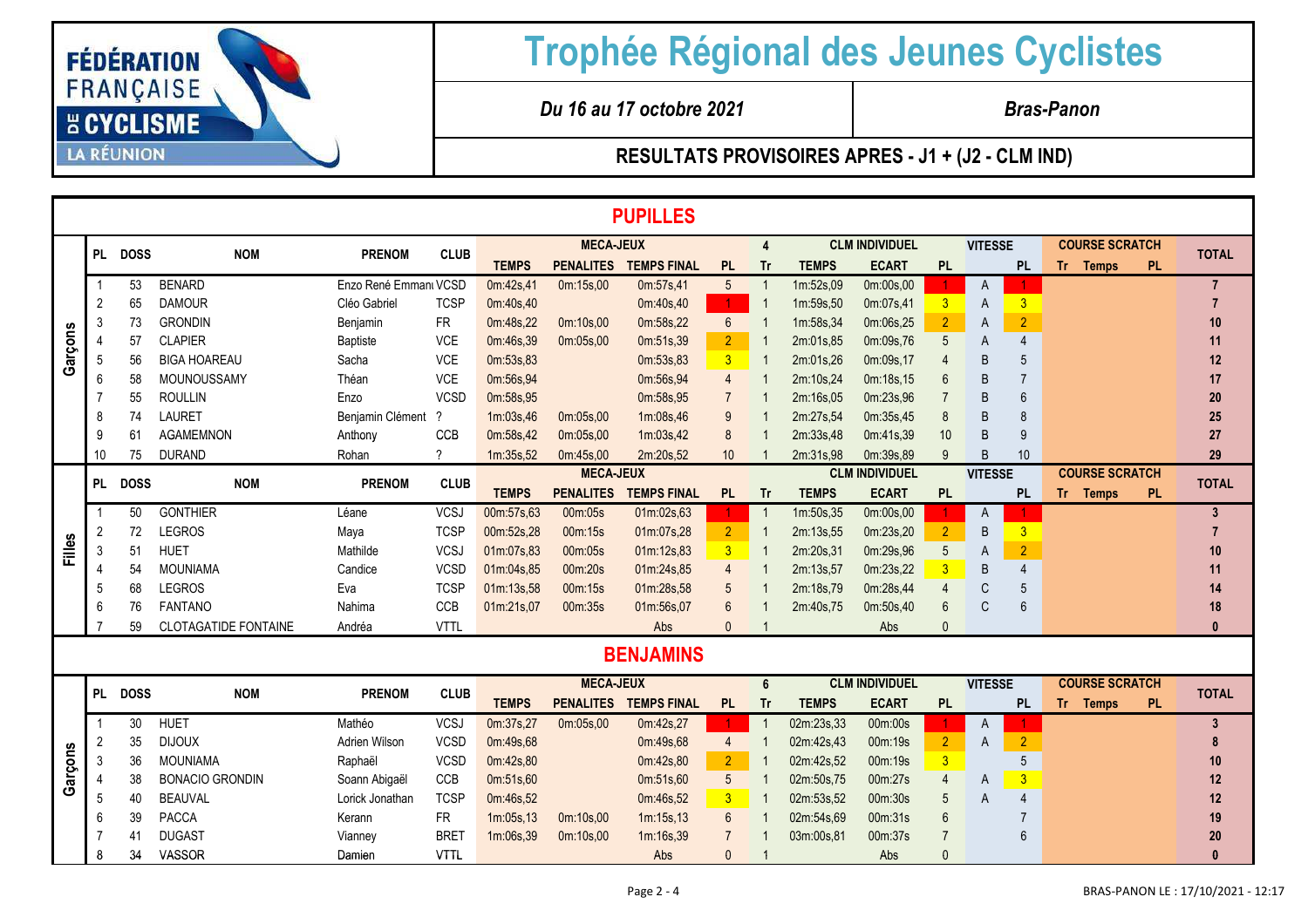| <b>FÉDÉRATION</b><br><b>FRANÇAISE</b> |  |
|---------------------------------------|--|
| <b>E CYCLISME</b>                     |  |
| <b>LA RÉUNION</b>                     |  |

*Du 16 au 17 octobre 2021 Bras-Panon*

|                |           | PL DOSS     |                  | <b>NOM</b> | <b>PRENOM</b>      | <b>CLUB</b> | <b>MECA-JEUX</b> |                  |                    |                |           | <b>CLM INDIVIDUEL</b> |                       |                | <b>VITESSE</b> |                | <b>COURSE SCRATCH</b> |           | <b>TOTAL</b> |
|----------------|-----------|-------------|------------------|------------|--------------------|-------------|------------------|------------------|--------------------|----------------|-----------|-----------------------|-----------------------|----------------|----------------|----------------|-----------------------|-----------|--------------|
|                |           |             |                  |            |                    |             | <b>TEMPS</b>     | <b>PENALITES</b> | <b>TEMPS FINAL</b> | <b>PL</b>      | <b>Tr</b> | <b>TEMPS</b>          | <b>ECART</b>          | <b>PL</b>      |                | <b>PL</b>      | Tr Temps              | PL.       |              |
| Filles         |           | 33          | <b>TEZA</b>      |            | Justine            | <b>VCE</b>  | 0m:38s,90        |                  | 0m:38s,90          |                | -1        | 02m:46s,88            | 00m:00s               |                | A              |                |                       |           | 3            |
|                |           | 37          | <b>BEGUE</b>     |            | Emy Marie          | CCB         | 0m:42s,14        | 0m:05s,00        | 0m:47s,14          | 2 <sup>1</sup> |           | 02m:48s,59            | 00m:02s               | $\overline{2}$ | A              | $\overline{2}$ |                       |           |              |
|                |           | 31          | <b>METRO</b>     |            | Laurianne Chantal  | <b>VCSJ</b> | 0m:59s,47        | 0m:05s,00        | 1m:04s,47          | 3 <sup>5</sup> |           | 03m:01s,70            | 00m:15s               | 3              | A              | $\overline{3}$ |                       |           |              |
|                |           | 32          | <b>ESPARON</b>   |            | Kiara              | <b>VCE</b>  |                  |                  | Abs                | $\mathbf{0}$   |           |                       | Abs                   |                |                |                |                       |           |              |
| <b>MINIMES</b> |           |             |                  |            |                    |             |                  |                  |                    |                |           |                       |                       |                |                |                |                       |           |              |
|                | <b>PL</b> | <b>DOSS</b> |                  | <b>NOM</b> | <b>PRENOM</b>      | <b>CLUB</b> |                  | <b>MECA-JEUX</b> |                    |                | 10        |                       | <b>CLM INDIVIDUEL</b> |                | <b>VITESSE</b> |                | <b>COURSE SCRATCH</b> |           | <b>TOTAL</b> |
| Garçons        |           |             |                  |            |                    |             | <b>TEMPS</b>     | <b>PENALITES</b> | <b>TEMPS FINAL</b> | PL.            | <b>Tr</b> | <b>TEMPS</b>          | <b>ECART</b>          | <b>PL</b>      |                | <b>PL</b>      | Tr<br><b>Temps</b>    | <b>PL</b> |              |
|                |           | 10          | <b>LAUGIER</b>   |            | Nicolas            | CCB         | 0m:54s,16        |                  | 0m:54s,16          | 4              |           | 2m:56s,07             | 0m:00s,00             |                | A              |                |                       |           | 6            |
|                | 2         |             | <b>BOYER</b>     |            | Jérémy             | VCE         | 0m:48s,07        |                  | 0m:48s,07          |                |           | 3m:07s,61             | 0m:11s,54             |                | A              | $\overline{2}$ |                       |           |              |
|                |           | 21          | <b>HUET</b>      |            | Joseph Alexis      | <b>VCSJ</b> | 0m:50s,82        |                  | 0m:50s,82          | 3 <sup>1</sup> |           | 3m:02s,56             | 0m:06s,49             |                | A              | 3              |                       |           |              |
|                |           |             | <b>LAUGIER</b>   |            | Anthony            | <b>CCB</b>  | 0m:38s,13        | 0m:10s,00        | 0m:48s,13          | 2 <sup>1</sup> |           | 3m:13s,58             | 0m:17s,51             | 6              | A              | 4              |                       |           | 12           |
|                |           | 22          | <b>METRO</b>     |            | Stanislas François | <b>VCSJ</b> | 1m:05s,85        | 0m:30s,00        | 1m:35s,85          | $6^{\circ}$    |           | 3m:09s,39             | 0m:13s,32             |                | B              | 5              |                       |           | 15           |
|                |           | 6           | <b>BEGUE</b>     |            | Benjamin           | <b>CCB</b>  | 0m:49s,76        | 0m:05s,00        | 0m:54s,76          | 5              |           | 3m:09s,78             | 0m:13s,71             | $\overline{5}$ | B              | 6              |                       |           | 16           |
|                |           | 25          | <b>BOYER</b>     |            | Gabriel            | <b>VCSR</b> | 0m:54s,69        | 0m:50s,00        | 1m:44s,69          | $\overline{7}$ |           | 3m:32s,87             | 0m:36s,80             |                | B              |                |                       |           | 21           |
|                | 8         | 27          | <b>DURAND</b>    |            | Noah               |             | 1m:36s,11        | 0m:30s,00        | 2m:06s,11          | 8              |           | 3m:51s,21             | 0m:55s,14             |                | B              | 8              |                       |           | 24           |
|                |           | PL DOSS     |                  | <b>NOM</b> | <b>PRENOM</b>      | <b>CLUB</b> |                  | <b>MECA-JEUX</b> |                    |                |           |                       | <b>CLM INDIVIDUEL</b> | <b>VITESSE</b> |                |                | <b>COURSE SCRATCH</b> |           | <b>TOTAL</b> |
|                |           |             |                  |            |                    |             | <b>TEMPS</b>     | <b>PENALITES</b> | <b>TEMPS FINAL</b> | <b>PL</b>      | <b>Tr</b> | <b>TEMPS</b>          | <b>ECART</b>          | PL             |                | <b>PL</b>      | Tr Temps              | PL.       |              |
| ပ္စ            |           | 19          | LENCLUME         |            | Emie               | VCSD        | 0m:56s,51        | 0m:15s,00        | 1m:11s,51          | 3 <sup>1</sup> |           | 3m:10s,64             | 0m:00s,00             |                | A              |                |                       |           | 5            |
| 훈              |           | 18          | <b>GRONDIN</b>   |            | Léa                | <b>VCSD</b> | 1m:01s.53        | 0m:05s,00        | 1m:06s,53          | $\overline{2}$ |           | 3m:18s,61             | 0m:07s,97             | $\overline{2}$ | A              | $\overline{2}$ |                       |           |              |
|                |           | 20          | <b>PAYET</b>     |            | Tessy Heïdy        | <b>VCSD</b> | 1m:05s,13        | 0m:15s,00        | 1m:20s,13          | 4              |           | 3m:21s,24             | 0m:10s,60             | 3              | A              |                |                       |           | 11           |
|                |           | 17          | <b>HENRIETTE</b> |            | Emeline            | <b>CCB</b>  | 0m:51s,70        | 0m:05s,00        | 0m:56s,70          |                |           | 3m:45s,41             | 0m:34s,77             |                | A              | 5              |                       |           | 11           |
|                |           | 24          | <b>GONTHIER</b>  |            | Manon              | <b>VCSJ</b> | 1m:14s,79        | 0m:10s,00        | 1m:24s,79          | 5              |           | 3m:31s,83             | 0m:21s,19             |                | A              | 3              |                       |           | 12           |